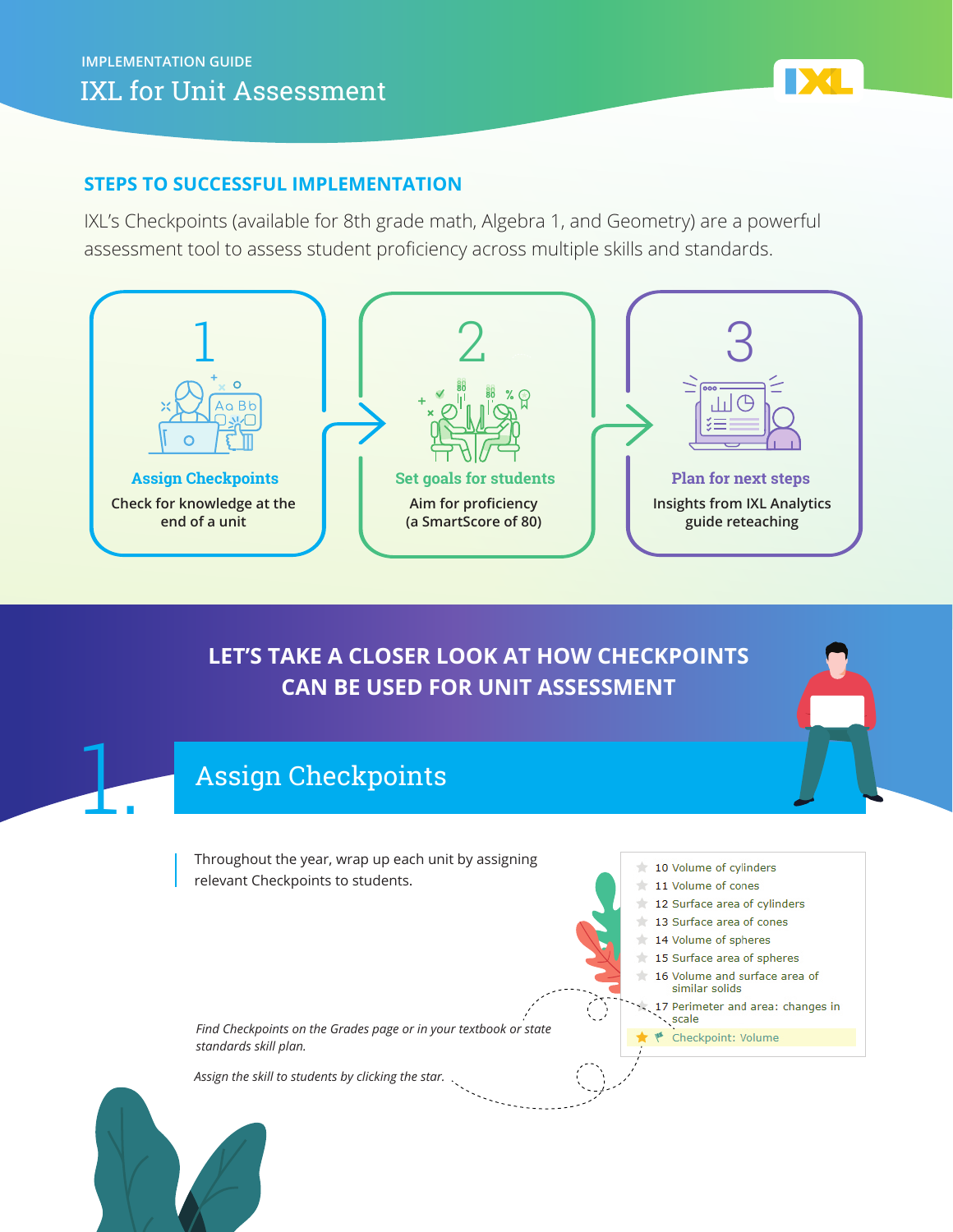

# Set goals for students

#### **Checkpoints require higher-order thinking**

Built with rigor in mind, each Checkpoint challenges students to strategically apply knowledge from multiple concepts. If students demonstrate gaps in knowledge, IXL provides the exact foundational skills that will close them.

| the volume of the cone?                                                                                                                          |               |
|--------------------------------------------------------------------------------------------------------------------------------------------------|---------------|
| Use $\pi \approx 3.14$ and round your answer to the nearest whole number.                                                                        |               |
| cubic centimeters                                                                                                                                |               |
| Then, Paula measured a sphere with the same radius as the cone, 4 centimeters. What is the<br>ratio of the cone's volume to the sphere's volume? |               |
| $\frac{1}{3}$<br>$\frac{1}{4}$<br>$\frac{3}{4}$                                                                                                  | $\frac{4}{3}$ |
| Submit                                                                                                                                           |               |
|                                                                                                                                                  |               |

Paula measured a cone with a radius of 4 centimeters and a height of 12 centimeters. What is

#### **Have students aim for proficiency**

Ask learners to try and reach proficiency (a SmartScore of 80), or to answer at least 10 questions in each Checkpoint. This will provide enough data for IXL to give you an accurate measure of their understanding of the standards covered by the skill.

- Students can aim for mastery (a SmartScore of 100) if they are ready for an extra challenge.
- Alternatively, they can pause and work on the foundational skills recommended to them.